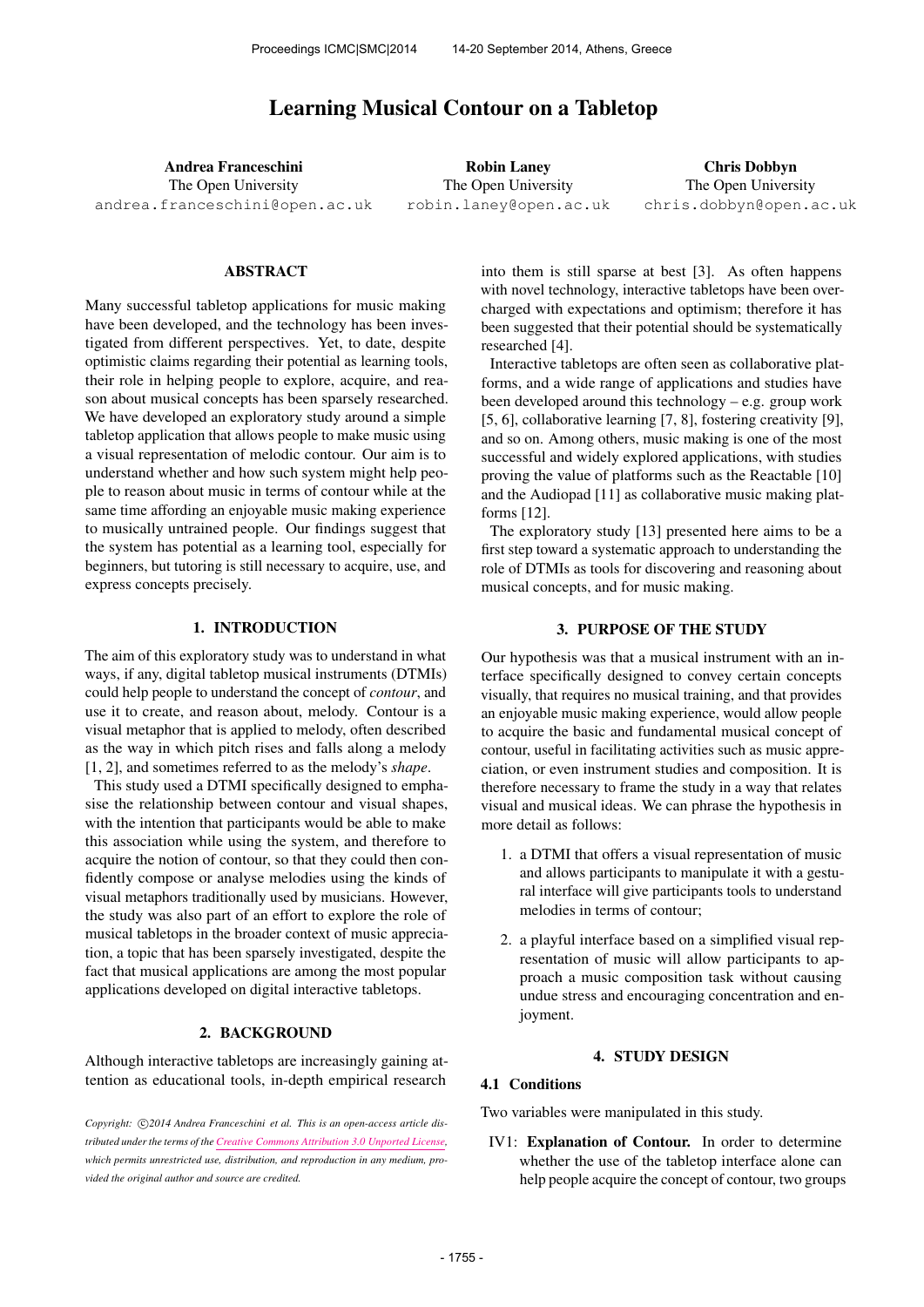of participants were formed: the first group was given an explanation of contour, making explicit references to the vocabulary of contour, and to the connection between the visual metaphors and the corresponding sounds that they represent; the second group was not given such explanation.

IV2: Modularity. In order to determine how participants reason about contour in different music making strategies, both groups from IV1 were divided as follows: one group was allowed to create music using multiple small blocks that could be linked together to form and manipulate longer sequences; the other group was constrained to use a single large block (details on blocks are in section 4.4).

Combining these, we have four conditions:

C1: no explanation + single block;

C2: explanation + single block;

C3: no explanation + multiple blocks;

C4: explanation + multiple blocks.

# 4.2 Metrics

### *4.2.1 Familiarity with Contour*

Being familiar with contour means not only being familiar with the association between a musical figure and its metaphorical shape, but also being able to express this association consistently, using an appropriate vocabulary. For this reason, at the beginning of the experimental session, a music analysis exercise was carried out: participants were asked to listen to some melodies and describe them in terms of motion. After this, in order to point participants toward a relation between musical and visual shapes, a picture was presented to them: they were asked to comment on it, and then they were instructed to use the tabletop interface to make music that could relate to the picture. After the music making task, the music analysis task was then repeated, using the same melodies, in order to evaluate if and how the participants changed their descriptions of musical movement, that is, if and how performing the music making task had any effect on their ability to describe music.

### *4.2.2 Stress, Enjoyment, Concentration*

A major part of the study was to investigate the effects of a stress-free instrument on participants' enjoyment and their capacity to make music. It is arguably difficult to measure stress, enjoyment, and concentration. A range of techniques can be employed, for example physiological indicators such as heart rate and skin conductance, or observing a state of flow [14, 15], or even asking participants to report on their experience. However, such techniques may create discomfort to participants, or be affected by observation and self-assessment bias.

This study adopted a mixed approach in which participants' self-assessment was evaluated in conjunction with the researcher's observations and field notes – including for example notes about gesturing, body position, non-verbal

expressions, and so on. In this way, participants were not subject to undue stress, and biased reports could be mitigated.

# 4.3 Participants

Participation in this study was voluntary, anonymous, and involved only one participant per session. Participants were persons willing to improve their music appreciation skills, or even to begin to study music. Since the study involved people acquiring the notion of contour, the ideal participants would have no musical background, so that we could assume their unfamiliarity with contour. However, obtaining a reasonably sized sample composed of people meeting these criteria proved difficult; therefore participants were sampled from the general population, and their background skills were assessed individually to put their answers in context. For example, a skilled musician could be already aware of contour and proficient in using the concept, whereas a person lacking musical training would probably not be.

Participants were not told about the purpose of the study, as we were investigating whether and how they acquired a notion that they were assumed not to be familiar with before. This also means that each participant could only take part in the study once.

# 4.4 Software

A tabletop application was developed specifically for this study. While it is true that many musical tabletop applications already exist, very few of them present the specialised kind of affordances that this study required. Although developing bespoke software can be costly in terms of time and expertise, the context in which the development happens, academic research, allows the developers to closely monitor the system at all stages and fix problems as they appear. Some other benefits are:

- bespoke software can be tailored to a **specific re**search question, and can limit unrelated features that might appear in third-party applications;
- the user interface can be kept minimal, meaning a system that can be learned quickly, and is suitable for short experimental sessions;
- the software can be made as friendly and simple as desired to accommodate different experience levels and different types of users;
- deep and detailed time stamped logging can be implemented, which gives precise data to complement qualitative data such as audio/video recordings, worksheets, and interviews.

A screenshot of the interface that was developed for this study is shown in figure 1. Short musical phrases are represented by the grids shown in the picture. These are blocks – which we call *modules* – that can be connected and rearranged to produce longer melodies. The horizontal axis of each block represents time, and the vertical axis represents pitch. Figure 1 shows four connected blocks with time divided in eight segments and five different pitches. If we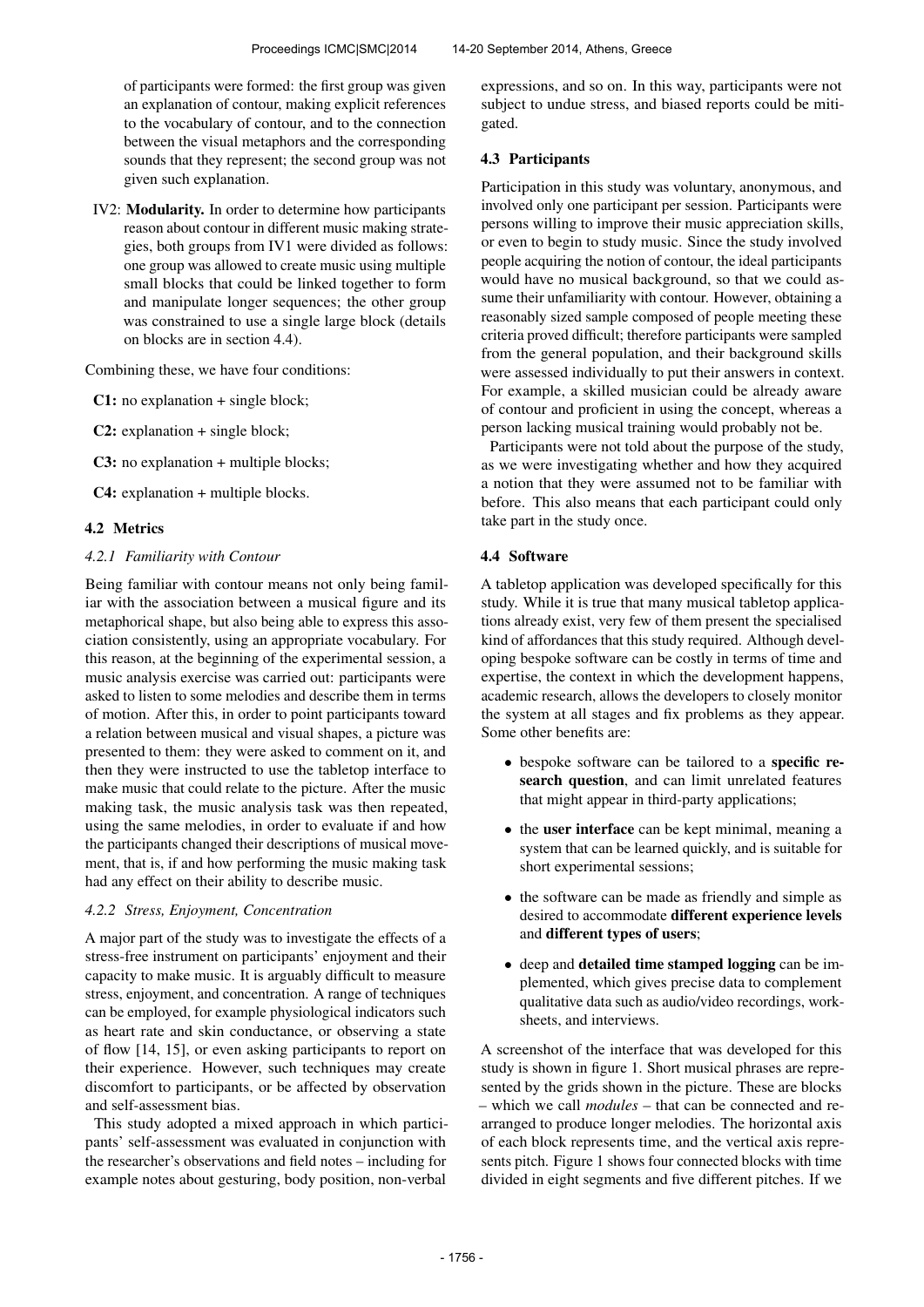interpret a block as a 4/4 bar divided in eighths with pitches chosen from a C major pentatonic scale, a possible interpretation of the configuration above could be as in figure 2



Figure 1: The software in "multiple blocks" mode



Figure 2: A possible interpretation of figure 1



Figure 3: The software in "single block" mode

Any kind of configuration can be implemented. During the study, two configurations were used:

- conditions C1 and C2 offered a single board with time subdivided into 32 parts, using a F suspended pentatonic scale (F, G, A♯, C, D♯) spanning over four octaves plus one note, hence 21 pitches in total;
- conditions C3 and C4 offered multiple blocks with time subdivided into 16 parts, using the same scale as conditions C1 and C2, spanning over two octaves plus one note, hence 11 pitches in total.

A pentatonic scale was chosen because it allowed beginners to compose arbitrarily long melodies on a single chord.

The application was designed around the concept of contour with the purpose of making the relationship between pitch movement and visual shapes explicit. The grid design is inspired by the piano roll editing mode used in many MIDI sequencers; therefore the design was already known to be functional, and it was also easy to use with a gestural interface such as a touch-sensitive digital tabletop.

The conditions relating to melody length also affected the appearance of the blocks and the behaviour of the Play/Stop button that every block features at the top-left corner.

- In the single block conditions C1 and C2, only one block was presented to the user, and no more could be added to the workspace. Tapping the Play button would turn it into a Stop button and would start playback of the block in a loop.
- In the multiple blocks conditions C3 and C4, left and right handles were provided for the user to link the blocks with each other to create longer melodies – or sequences. In this case, when the Play button was tapped, the corresponding block would start to play, and the playhead would move through all the blocks, playing the sequence in a loop.

#### 4.5 Protocol

This section describes the experimental protocol summarised in figure 5.

### *4.5.1 Demographics*

At the beginning of the session, demographic data was collected, such as whether and how participants had studied music, whether they had ever played a musical instrument, whether they had ever tried to make original music, and how confident they were in their ability to do so. As explained in section 4.3, having participants sampled from the general population means that they were not necessarily musically inexperienced, therefore their answers and performance in the experimental sessions might have been influenced by this. For this reason, demographics were used to inform the analysis of the worksheets relating to the music and picture analysis tasks, as well as the music making task, which are described in the following sections.

#### *4.5.2 Music analysis*

The first part of the experimental session was an exercise in analysis composed of two sub-tasks.

In the first sub-task, participants were asked to listen to three melodies, excerpts from "Twinkle twinkle little star", "Frère Jacques", and "Morning has broken". Participants were asked to complete a worksheet in which they had to say how many sections they would divide the melodies into, and to describe the movement of each section. The somewhat vague term "movement" was used deliberately to encourage participants to use their own interpretation. The use of more specific terms such as "rise and fall" might have been leading as to what they were expected to say, therefore making their answers less valid in light of hypothesis 1. Participants were allowed to listen to the melodies as many times as they wished, and they were also encouraged to describe movement in their own words. No further guidance was provided during this task.

#### *4.5.3 Picture analysis*

The task of making music can be daunting, especially for people with little musical knowledge. A skilled musician may have no difficulty in creating music out of thin air, but since this study primarily addressed persons with potentially no musical training, giving them a starting point may make the task easier to approach.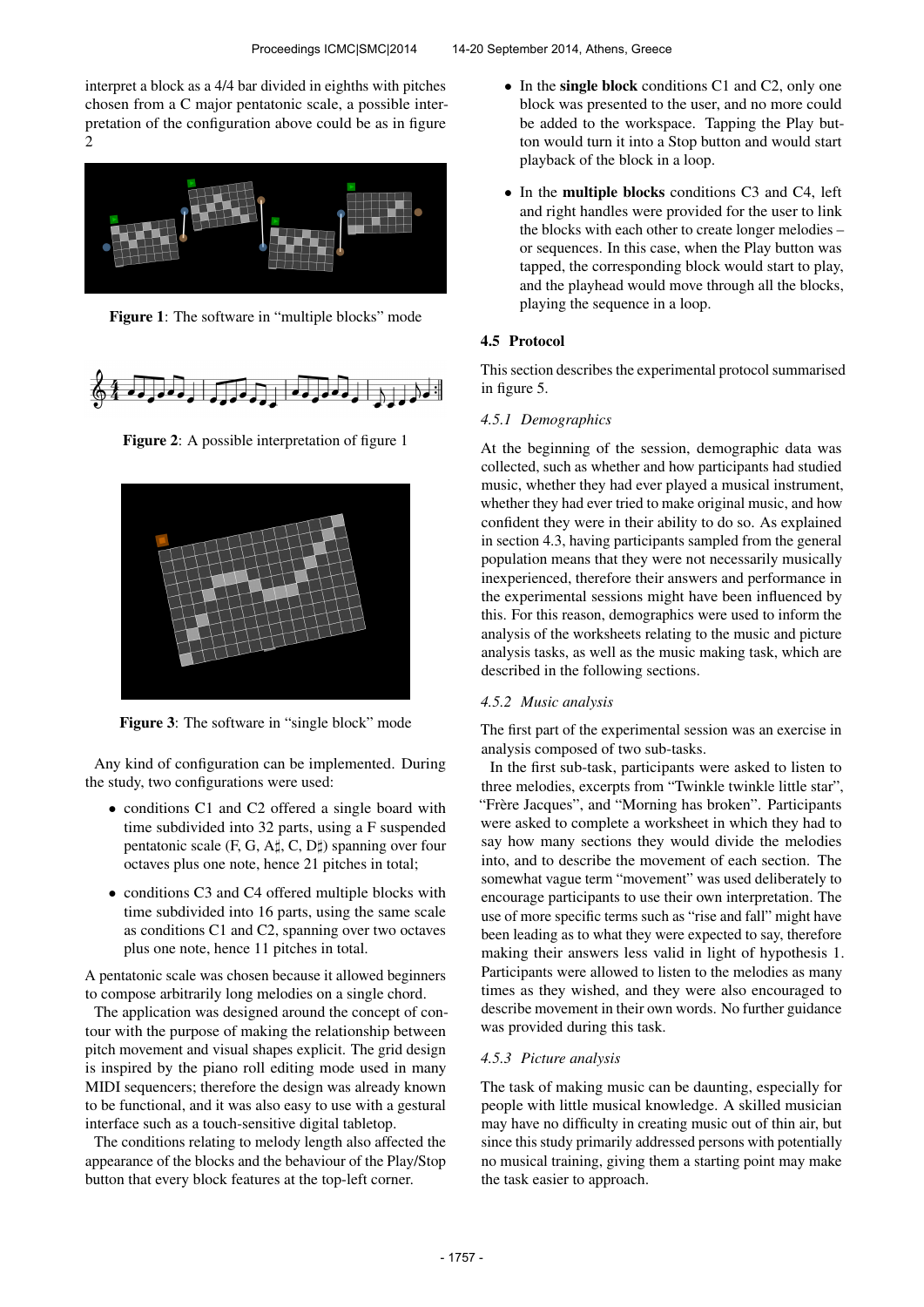

Figure 4: Wassily Kandinsky, *Arch and Point*, 1923.

In the second sub-task, participants were asked to comment on a painting in their own terms and according to their own intuition, and to write their comments on a worksheet. The painting (figure 4) was chosen to clearly present certain geometric features that could be related to figures in contour. The reason for this was that, during the course of the experimental session, the participants would be asked to compose a melody according to their interpretation of the picture. Some form of guidance was provided in the worksheet, inspired by a typical GCSE artwork analysis worksheet [16], in order to make sure that participants would give relevant information.

# *4.5.4 Introduction to contour*

After the analysis phase and before the composition phase, two things could happen, according to which condition the participants were assigned to: either the participants were given a brief introduction to contour, or they were not. If the former was the case, participants were given a brief explanation of what contour is and how it works: pre-recorded short musical snippets were played, such as ascending and descending ramps, upward and downward arcs, and so on; for each snippet, a sketch of its contour was drawn on a whiteboard, and also described in terms of visually similar concrete objects, such as stairways (for ramps), bridges (for arcs), pendula and sea waves (for undulations, repetitions), and so on. The whiteboard was left visible to the participants as a reference during the music making task.

### *4.5.5 Music making task*

In this phase, participants were asked to use the DTMI to compose a melody that could describe the picture according to their interpretation. The DTMI was configured according to the assigned experimental condition.

### *4.5.6 Reflection and debriefing*

The purpose of this phase was to allow participants to reflect on their work in light of the tasks they had just carried out.



Figure 5: The activities that participants go through depending on which condition they are in.

The analysis tasks were repeated by asking participants to fill in the same worksheets again using the same musical and visual materials as before. This led to an informal discussion about the session, and the participants' impressions and remarks were recorded.

Finally, participants were handed an appreciation questionnaire, relating to hypothesis 2, in order to assess their experience in the study. This questionnaire inquired about the perceived difficulty of accomplishing the music making task, whether and how much participants enjoyed the experience and concentrated on the task, whether they were now more or less confident in their ability to make original music, and whether they thought they would attempt such activity in the future.

#### *4.5.7 Data collection*

Questionnaires included participants' demographic information, such as whether and how they had studied music, whether they had ever played a musical instrument, and whether they had ever tried to make original music and how confident they were in their ability to do so. These data were collected to inform the analysis of the worksheets and the music making task.

In the first part of the study, participants were asked to complete two analysis tasks using the worksheets provided to record their answers. As detailed in section 4.5.2, this part was repeated after the music making task.

During the music making task, the application described in section 4.4 recorded events such as touches, strokes, gestures, and so on. To gather a more complete understanding of the interaction with the system, participants were also video recorded.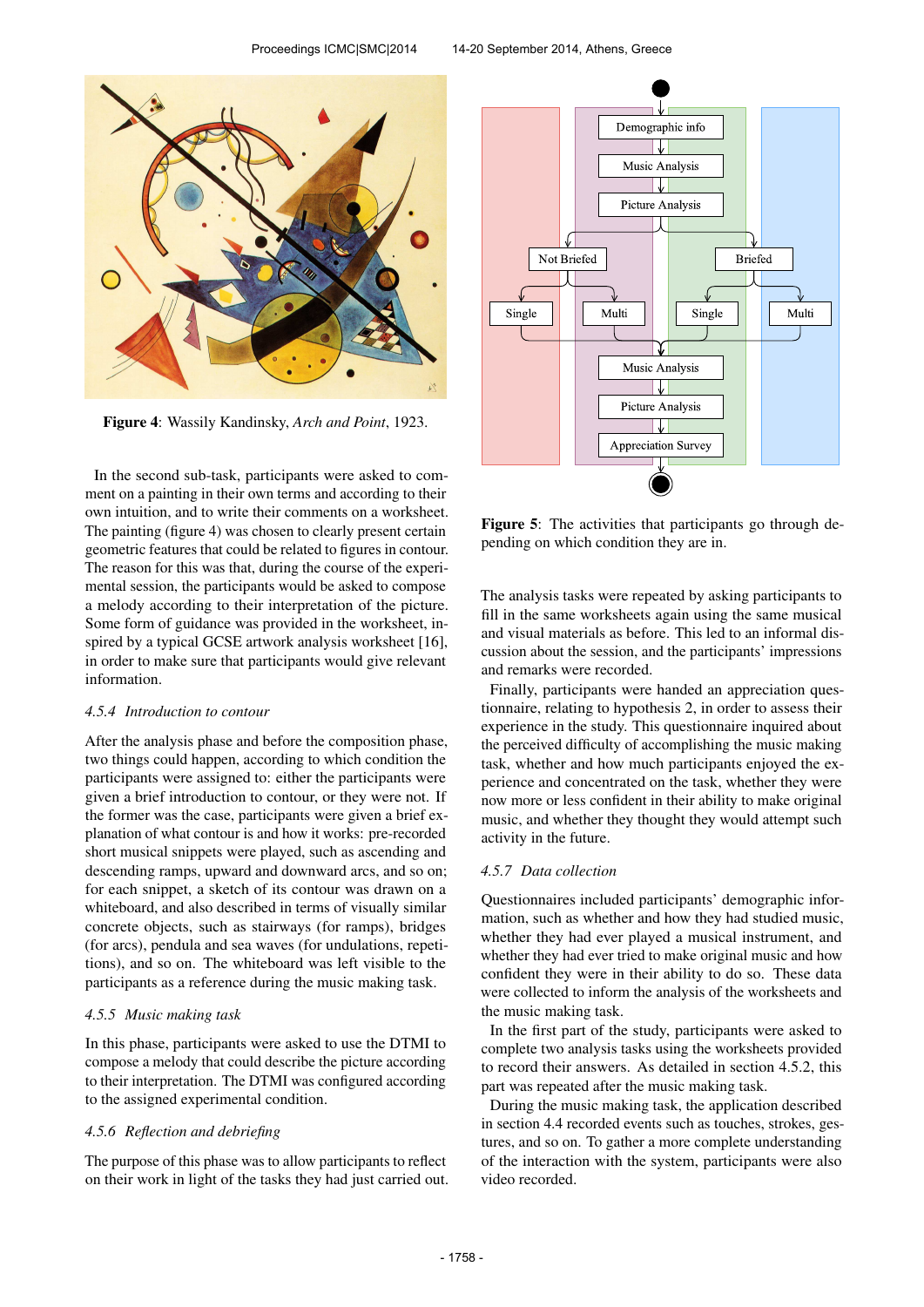| Q1a        |    | O <sub>2</sub> a |    | O4a           |    |
|------------|----|------------------|----|---------------|----|
| Never      |    | No.              |    | Never         | 13 |
| Informally | 3  | One              | -8 | Once or twice | 6  |
| Formally   | 13 | More 5           |    | More          |    |

Table 1: Q1a: "Have you ever studied music?"; Q2a: "Do you play a musical instrument?"; Q4a "Have you ever composed original music?"

|                | O1b   | O2b     | O4b     |  |
|----------------|-------|---------|---------|--|
|                | mean  | w. mean | w. mean |  |
| C <sub>1</sub> | 11.67 | 2.75    | 1.60    |  |
| C2             | 5.67  | 1.00    | 1.00    |  |
| C <sub>3</sub> | 3.33  | 2.67    | 1.60    |  |
| C <sub>4</sub> | 15.20 | 1.67    | 1.60    |  |
| all            | 9.86  | 2.17    | 1.47    |  |

Table 2: Q1b: "If you have studied music, for how many years?"; Q2b: "If you play a musical instrument, how well do you think you do?"; Q4b: "How confident are you in you ability to compose original music?"

Finally, participants were handed an appreciation questionnaire at the end of the session in order to assess their experience in the study. In particular, this questionnaire inquired about the perceived difficulty of accomplishing the music making task, whether and how much participants enjoyed the experience and concentrated on the task, whether they were more or less confident in their ability to make original music, and whether they think they would attempt such activity in the future.

#### 5. RESULTS AND DISCUSSION

Twenty participants volunteered for the study, coming from staff available on the University's campus, and they were randomly assigned to the four conditions, with the only constraint that they had to be as evenly distributed as possible. This resulted in five participants per condition.

#### 5.1 Analysis

#### *5.1.1 Demographics*

The aim of the study was to explore the possible role of interactive tabletops in helping people to discuss and to reason about music; the demographic data are summarised in table 1, and were used as background to the analysis of the worksheets and the music making task. The distribution of answers to questions 1 and 2 was quite skewed toward participants that received formal music education, and a better distribution could have been achieved by examining the demographic data before assigning the condition.

Question 4, related to hypothesis 2, inquires about whether participants have ever tried making original music and how confident they were in their ability to do so on a 1-5 scale



Figure 6: Changes in music description per condition

| terms                                 | count |
|---------------------------------------|-------|
| ascending, up(ward), rising, climbing | 26    |
| descending, down(ward), falling       | 26    |
| arc, up and down                      | 10    |
| wave, undulation                      | Q     |

Table 3: Terms used to describe movement across conditions by all participants, including before and after the music making task

(table 2). Most participants, 19 out of 20, reported having never, or very seldom, tried to make original music, and self-reported confidence across all conditions was quite low on average. This is positive since it makes it possible to assess how effective the interface is in assisting participants with little musical experience and confidence to create, and reason about, music.

Question 3 asked the age at which participants started studying music, if they had. However, this question was marked as optional, due to its sensitive nature, and very few participants answered, therefore we decided to ignore it in our analysis.

#### *5.1.2 Music Analysis Exercise*

The purpose of this exercise relates to hypothesis 1: to evaluate if, and to what extent, taking part in the study would affect participants' understanding of contour and its vocabulary. Despite the vague term "movement" used in the worksheet, few participants asked for clarification, while most of them went by their own interpretation, as they were explicitly asked to do. A slightly less vague explanation was given to those who requested it, but it was still kept deliberately vague in order to not influence the answers.

All participants, in the first iteration of the exercise, showed an intuitive association between time and left-right move-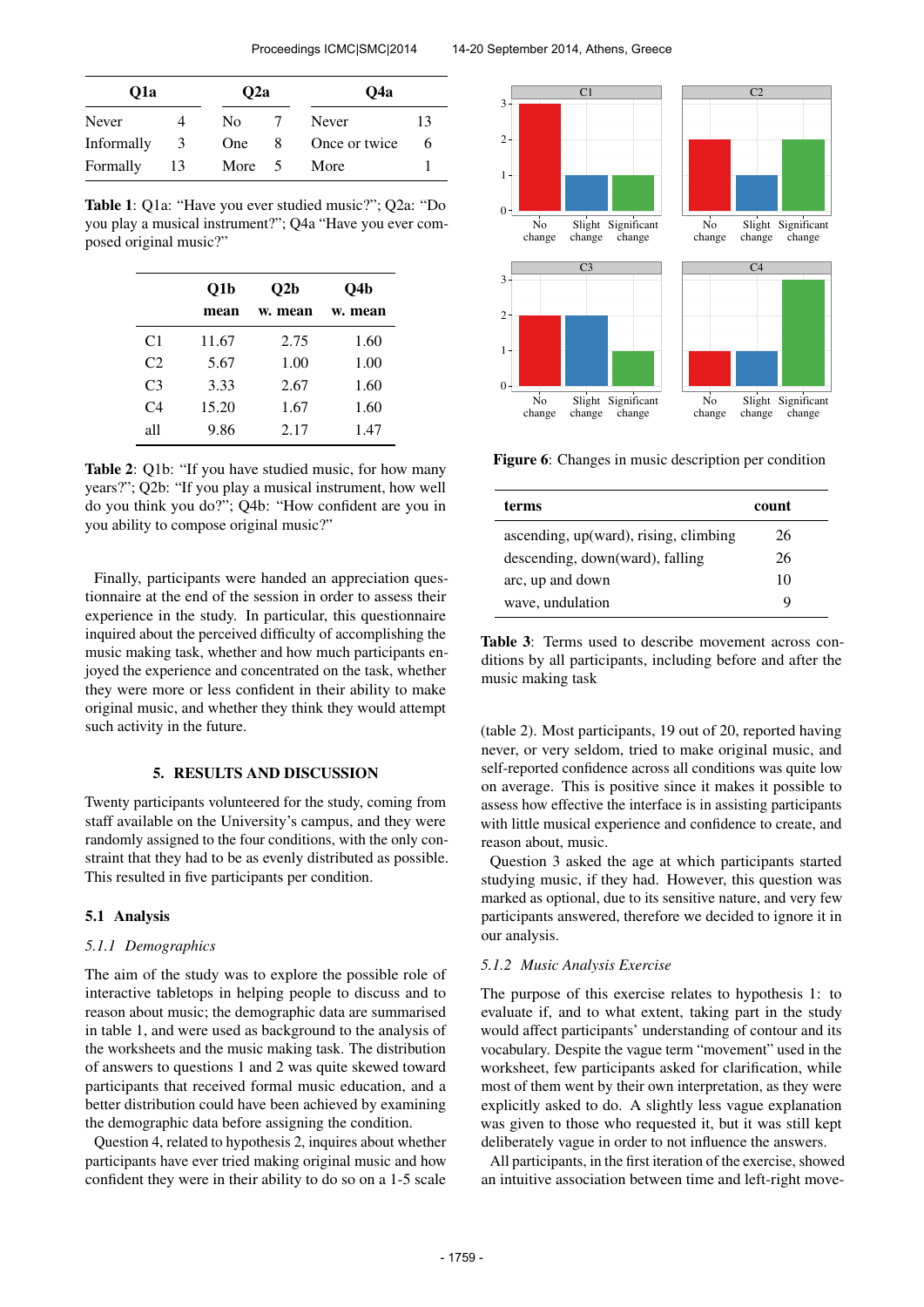| w. sd | w. mean                        |                | w. sd          | w. mean                    |                | w. sd                                   | w. mean        |                |
|-------|--------------------------------|----------------|----------------|----------------------------|----------------|-----------------------------------------|----------------|----------------|
| 0.85  | 4.00                           | C <sub>1</sub> | 0.85           | 4.00                       | C <sub>1</sub> | 1.07                                    | 1.60           | C <sub>1</sub> |
| 1.31  | 3.80                           | C <sub>2</sub> | 0.00           | 4.00                       | C <sub>2</sub> | 1.07                                    | 2.40           | C <sub>2</sub> |
| 0.71  | 4.20                           | C <sub>3</sub> | 1.56           | 4.20                       | C <sub>3</sub> | 0.71                                    | 1.20           | C <sub>3</sub> |
| 0.71  | 4.40                           | C <sub>4</sub> | 0.71           | 4.40                       | C <sub>4</sub> | 1.37                                    | 2.20           | C <sub>4</sub> |
|       | 4.10                           | all            | 0.98           | 4.15                       | all            | 1.20                                    | 1.85           | all            |
| 0.98  | (c) I concentrated on the task |                |                | (b) I enjoyed making music |                | (a) The music making task was difficult |                |                |
|       |                                |                |                |                            |                |                                         |                |                |
|       | w. sd                          | w. mean        |                |                            | w. sd          | w. mean                                 |                |                |
|       | 1.60                           | 2.60           | C <sub>1</sub> |                            | 0.94           | 1.80                                    | C <sub>1</sub> |                |
|       | 2.33                           | 2.40           | C <sub>2</sub> |                            | 1.07           | 1.60                                    | C <sub>2</sub> |                |
|       | 1.60                           | 2.60           | C <sub>3</sub> |                            | 1.84           | 2.20                                    | C <sub>3</sub> |                |
|       | 2.14                           | 2.20           | C <sub>4</sub> |                            | 1.76           | 2.40                                    | C <sub>4</sub> |                |

Proceedings ICMC|SMC|2014 14-20 September 2014, Athens, Greece

(d) I am confident in my ability to make original music

(e) I think that I will make original music in the future

Table 4: Q5: Appreciation survey (all answers on a 1-5 scale)

ment, possibly due to cultural influence as most of them were primarily educated in a Western way; they also intuitively related pitch changes and up-down movement, for example by using words such as "up", "down", "rising", and "falling". Some of the participants that used contourrelated terminology even sketched rather precise contour shapes to clarify their understanding. It is worth noting that, at this point, participants in conditions C2 and C4, the ones that included an explicit explanation of contour, were not yet given the explanation.

Figure 6 shows to what extent answers to this exercise changed in the second iteration, that is after the music making study, and after the explanation of contour in conditions C2 and C4. We identified a "slight" change when participants confirmed the sectioning of the melodies and changed their answers for up to two sections toward a clearer and more precise description in terms of contour features; we identified a "significant" change when participants changed the sectioning of the melodies, and/or changed their descriptions of contour for more than two sections toward a clearer and more precise description, and in particular if using an appropriate vocabulary.

It is clear that, on average, more significant changes happened for conditions C2 and C4, as it was reasonable to expect as an effect of explaining contour explicitly to them as part of the experimental session. However, it is also interesting to look at how participants changed their descriptions after the music making task.

Participants in conditions C1 and C3, after performing the music making task, had a generally clearer idea of what they were hearing, although most of them still used inconsistent descriptions like they did in the first iteration – i.e. using terms such as "progress", "echo", "choice", "reply" – and, in some cases, the quality of their descriptions in the second iteration related less to contour and more to other qualities of melody, such as speed, pace, rhythm, and so on.



Figure 7: Sketches drawn by a participant in condition C2 for the second iteration of the music analysis exercise.

On the other hand, the few participants in this group that also reported higher levels of music education showed less significant change in their descriptions, and also used an appropriate vocabulary – using terms such as "up/down", "climbing", and "descending" – the first time they performed the exercise. Table 3 summarises the most frequently used exact terms used by participants across conditions considering both before and after worksheets.

Participants in conditions C2 and C4 initially gave comparable answers to those in conditions C1 and C3. However, in the second iteration of the exercise – i.e. after contour was explained and after they performed the music making task – participants in conditions C2 were able to better identify and describe the melodies – using words that were used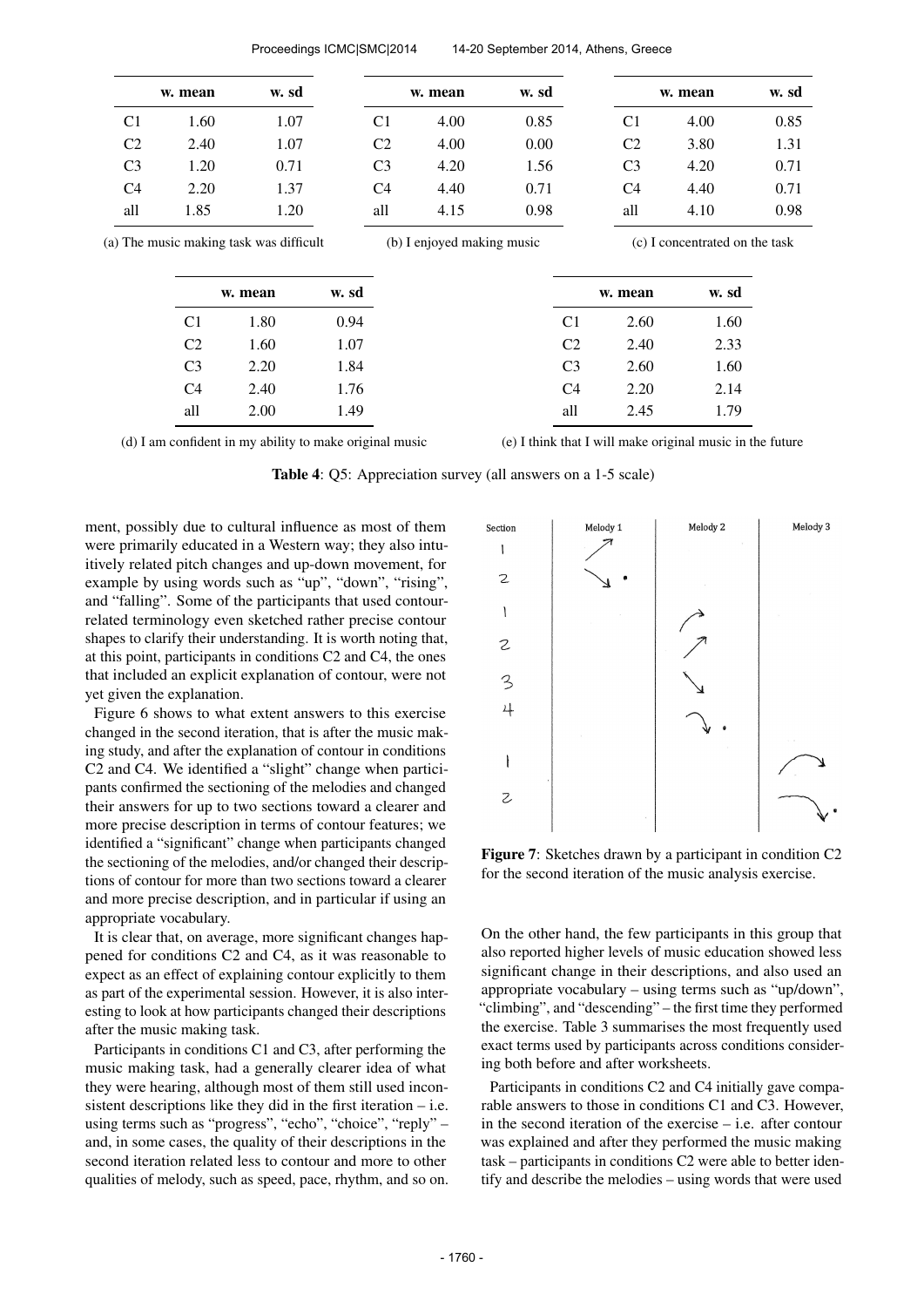to explain contour, such as "ramp" (3 participants), "undulation" (2 participants), "arc" (2 participants) – and even using sketches if they did not use them before (figure 7), as sketches were part of the materials used to explain contour.

To summarise, answers changed across all four conditions in 12 out of 20 cases, as shown in figure 6. Participants that were given an explanation of contour demonstrated having understood that contour has a specific vocabulary, and could use it consistently with the explanation. This means two things: first, the music making interface has the potential to help people to intuitively realise that there is a connection between music and its contour shapes; second, when the concept of contour was made explicit by explaining it, people were more likely to use a specific vocabulary and were confident in using it. Therefore tutoring plays an important role in the process, a result that is confirmed by the literature [17].

#### *5.1.3 Music Making Task*

Most participants spent around 10-15 minutes working on the system, although a few spent just about 2-3 minutes and one spent over 30 minutes. Also, 19 out of 20 participants, composed several different melodies before ending the session, either by making progressive changes or by repeatedly starting from scratch. Participants in conditions C1 and C2, those who were allowed to use only one block, spent most of their time making changes, often major ones, to their work before being satisfied and ending the session.

During informal discussions right after the music making tasks, participants explained how they tried to relate the music they made to various aspects of the picture. For example, most of them said that they tried to replicate some of the shapes that they saw in the picture, while some of them disregarded the shapes and instead preferred to go by their feelings for the picture – i.e. most of the participants that related the picture to outer space and science fiction said that they tried to create an eerie feeling, reminiscent of science fiction movie soundtracks from the '50s and the '60s, while most of the participants that associated the picture with order, geometry, and mathematics, said that they tried to create music with short, repeating, and clearly identifiable patterns, such as short ramps or small arcs sometimes composed of as little as three notes and repeated several times. It is also interesting to note that, although the software was designed to be strictly monophonic, two participants, both in condition C3, chose to use two parallel chains of three modules each, effectively implementing polyphony. They both felt that in that way they were able to better express what they felt the picture represented – i.e. "chaos", "superimposition", "convergence".

To summarise, all participants – regardless of their ability to discuss contour exhibited in the worksheets – could relate visual shapes to musical shapes after the music making task. Video analysis shows participants often looking at the picture, imitating its shapes by gesturing mid-air, and reproducing these gestures by drawing on the tabletop. Video analysis also confirms that participants were hardly ever surprised by how the system translated their gestures into music, seamlessly applying corrections where

|                | before | after | difference |
|----------------|--------|-------|------------|
| C <sub>1</sub> | 1.60   | 1.80  | 0.20       |
| C2             | 1.00   | 1.60  | 0.60       |
| C <sub>3</sub> | 1.60   | 2.20  | 0.60       |
| C <sub>4</sub> | 1.60   | 2.40  | 0.80       |
| all            | 1.47   | 2.00  | 0.53       |

Table 5: Comparison of confidence before (table 2) and after (table 4d))

they felt the system made a mistake, and moving on with their work. Data logging shows a preference for simple shapes – straight lines, arcs, undulations – that progress from left to right – or right to left, in a few cases – rather than repeatedly going back and forth from one side to the other.

#### *5.1.4 Stress and Engagement*

Table 4 summarises the the participants' self-assessment regarding their experience in the study.

Questions 5a through 5c suggest that participants found the task sufficiently easy and enjoyable, which allowed them to concentrate more on making music rather than on figuring how the system worked. It is important to note that, in answering question 5a, some participants took "music making task" to mean both using the interface and the music making task itself; therefore, answers to question 5a do not reliably explain whether participants found it easy or difficult to just use the tabletop interface, or to just describe the picture with music, or even these two combined.

Question 5d measures how confident participants were in their ability to make original music after taking part in the study. Table 5 shows the difference in self-confidence from before to after the music making task. While participants in all conditions reported an increase in self-confidence, it is interesting to note that participants in conditions C2 and  $C4 - i.e.$  conditions where an explanation of contour was given – reported a larger increase on average. By analysing individual cases, one participant in condition C4 reported an increase of 2 points, whereas participants in conditions C1 and C3 reported a maximum increase of 1 point, and one of them even reported a decrease.

Answers to question 5e are also interesting: individually, participants that reported lower confidence in their ability to make original music before the session were likely to consider trying to make original music again after the session; on the other hand, participants who were already confident felt that they were not more likely to make original music in the future than they were before.

Questions 5d and 5e together tell us an important result, confirming our hypothesis 2. The system has certainly a potential as a learning tool, but as a tool it can only do part of the work: figure 6 suggests that tutoring is still important to acquire self-confidence, a fundamental factor for learners, and particularly for training musicians, as shown by previous findings in the literature [17].